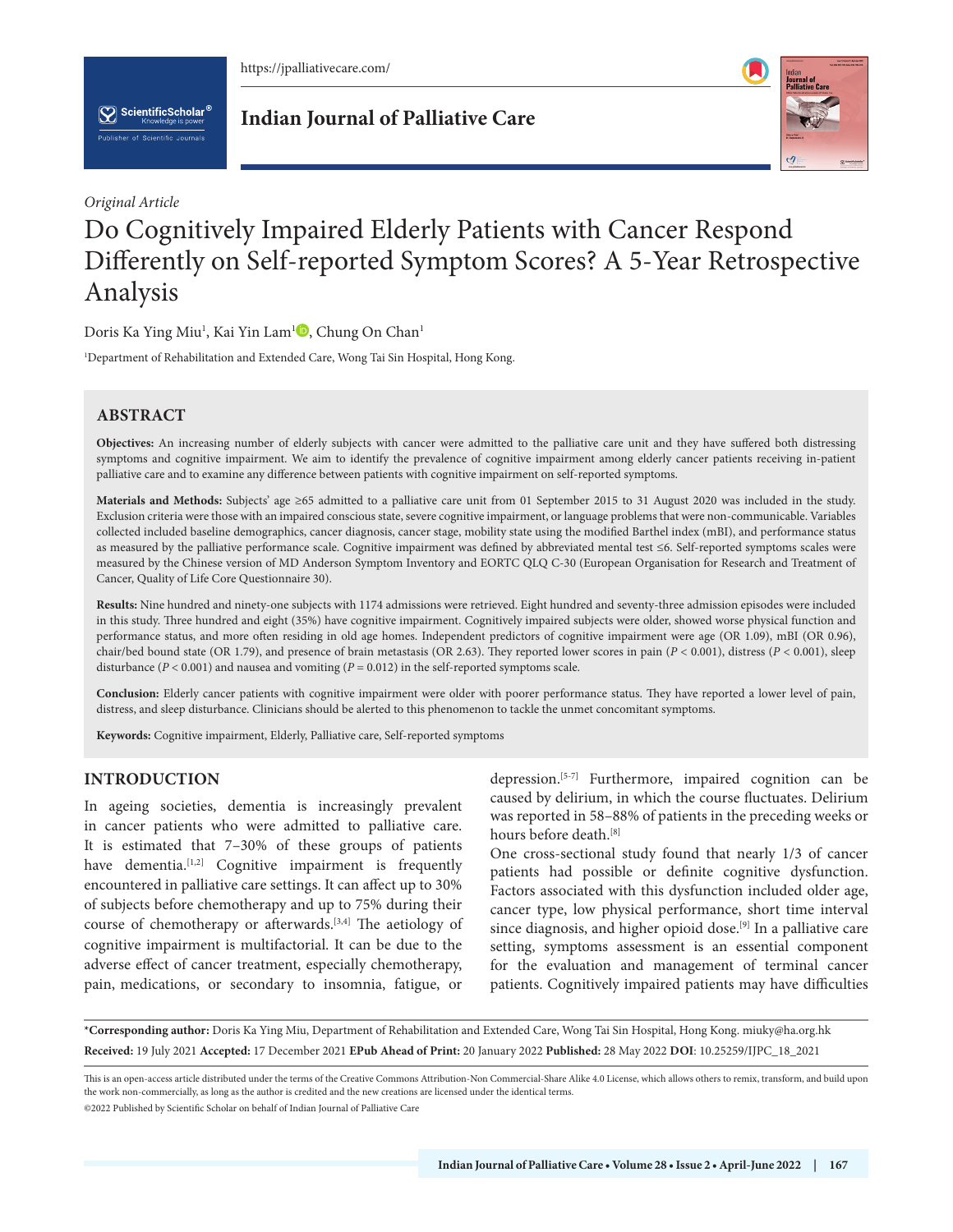in reporting their symptoms. They are less likely to receive inpatient palliative care.<sup>[10]</sup> They may have impaired ability to report self-aware symptoms which could lead to worse symptoms management. It has also been shown that working and leisure activities and social interaction could be affected by cognitive impairment which will further reduce their quality of life and even the survival of cancer patients.[11] It is necessary to evaluate the accuracy of self-reported symptoms among these cognitively impaired cancer patients with the aim to reduce over- or under-reporting, thus preventing or minimising mismanagement of this group of patients.

This retrospective and case–control study aimed to identify the prevalence of cognitive impairment among a cohort of elderly patients with advanced cancer admitted for palliative care. The secondary aim is to determine any difference in the self-reported measurement of symptoms and quality of life among those with or without cognitive impairment. We aim that thorough evaluation of these self-reported symptoms scales can help palliative care providers to have proper assessment and documentation of cancer symptoms and optimise treatment.

## **MATERIALS AND METHODS**

Hospital records of all patients admitted to a 16-bed palliative care unit during the period from 01 September 2015 to 31 August 2020 were retrieved. Inclusion criteria were patients' age ≥65 with incurable cancer, participants who agreed to the palliative care approach, and have a do-not-attempt resuscitation status. Exclusion criteria were inability to participate due to impair conscious state, severe cognitive impairment, or language problems that were unable to respond to the questionnaire. Baseline demographics, body mass index, date of cancer diagnosis, comorbidities including chronic obstructive airway disease, heart disease, diabetes, stroke, renal disease, liver disease, dementia, and mild cognitive impairment were recorded. Place of residence was noted. Cancer stage, presence of metastasis, and use of medications including steroid, sedative, anxiolytic, antidepressant, opioids, and other analgesics were collected. Premorbid functional status was measured using the modified Barthel index (mBI). This assessment tool was used to assess patient performance with respect to selfcare, sphincter management, transfer, and locomotion. It measures functional disability with higher scores indicating independence in physical functioning. Mobility status was categorised into independent, use of walking aids, and chair/bed bound. The date of death was recorded. Hospital length of stay and in-patient mortality were calculated. The palliative performance scale (PPS) was used for the evaluation of performance status. It is a validated and reliable tool to assess functional performance and to determine progression toward the end of life. It ranges from 0 to 100% where a higher score represents a better performance level.<sup>[12]</sup> Cognitive function was assessed by the abbreviated mental test (AMT). A score of  $\leq 6$  is considered as having cognitive impairment.[13] Quality of life was assessed by the European Organisation for Research and Treatment of Cancer, Quality of Life Core Questionnaire 30 (EORTC QLQ-C30).[14] It includes five functional scales, three symptoms scales, one global health status/quality of life scale, and six single items including dyspnoea, insomnia, loss of appetite, constipation, diarrhoea, and financial difficulties. A higher score represents a higher response level. The Chinese version of MD Anderson Symptom Inventory (MDASI)was used for the measurement of symptoms severity.[15] It consists of 19 items with 13 symptoms and six interference items on a numeric rating scale of 0–10. A higher score means worse cancer symptoms or interference. All patients were interviewed within 3 days after admission. We focused on inpatient episodes of care and reported the outcomes associated with each admission episode.

This study was approved by the cluster Hospital Research Ethics Committee of the Hong Kong Hospital Authority.

## **Statistical method**

Descriptive statistics for baseline demographic variables were reported using mean or median. Subjects were categorised into normal cognition and impaired cognition group based on AMT scores. Those with AMT ≤6 were classified as a cognitively impaired group. Between cognitive function groups, comparisons on continuous data were tested by *t*-test or Mann–Whitney U-test while  $\chi^2$  test was used for categorical data. Logistic regression was set up using those variables that were found to have a significant difference between cognitive function groups in the univariate analysis as independent variables and cognitive impairment as dependent variables to identify predictors of cognitive impairment.  $P < 0.05$  is considered statistically significant. SPSS 24 was used for data analysis.

## **RESULTS**

A total of 1281 patients were admitted during the study period. Nine hundred and ninety-one were aged>65 with 1174 admission episodes which were retrieved. Among them, 301 were excluded due to incomplete data given to an overall sample of 873 admission episodes. [Figure 1] shows the consort flow diagram. The mean age was 78.6 (SD 7.89) and 540 (51%) were male. Three hundred and fifty (40.1%) were ambulatory, 365 (41.8%) walk with aids, and 158 (18.1%) were bed/chair bound. The majority of them (709, 80.2%) were living at home. The mean mBI was 39.53 (SD 24.83) and the median PPS was 50 (IQR 40–50). The median AMT score was 8 (IQR 5–10). The most common cancer types were cancer of the digestive tract, lung cancer, and prostate cancer [Figure 2]. Three hundred and eight (35.3%) were cognitively impaired with AMT  $\leq 6$ . [Table 1] shows the baseline demographics by cognitive status. Cognitively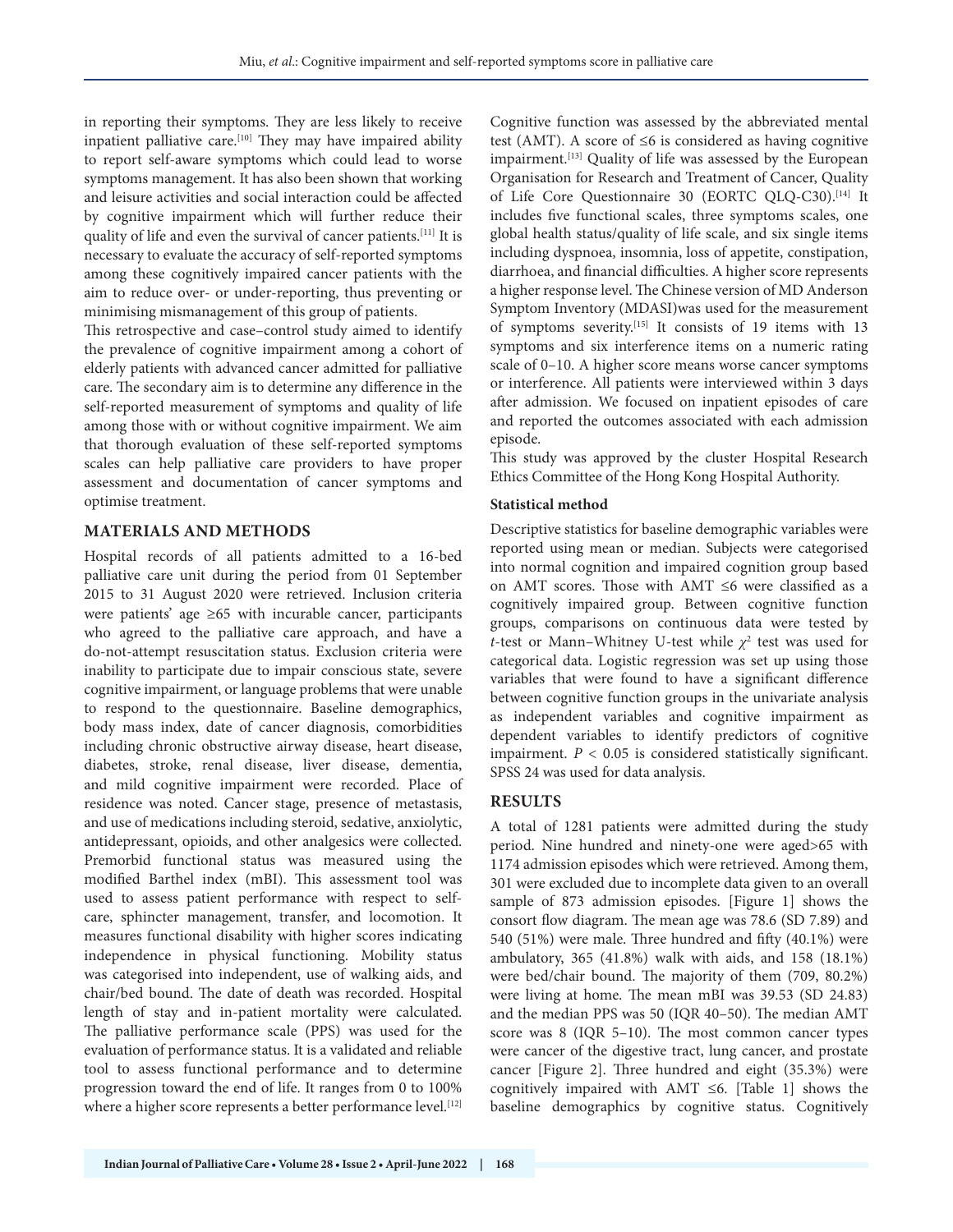

**Figure 1:** Consort flow diagram of subjects. AMT: Abbreviated mental test.



**Figure 2:** Cancer diagnosis in all subjects. Each bar represents the number of subjects.

impaired subjects were older, showed worse physical function and performance status, and more often residing in old age homes. Dementia, hypertension, and stroke were more prevalent in those subjects. The cognitively impaired group was having less prescription of sedatives/hypnotics than the cognitively intact group. There was no statistically significant between-group difference on the cancer type, but it was found that the cognitively impaired group has more prevalence of the central nervous system metastasis and less bone metastasis.

Logistic regression found that age (OR 1.09, 95% CI 1.06, 1.12, *P* < 0.001), mBI (OR 0.96, 95% CI 0.95, 0.97, *P* < 0.00), bed/chair bound status (OR 1.79, 95% CI 1.07, 3.01, *P* = 0.027), presence of bone metastasis (OR 0.55, 95% CI 0.36, 0.84, *P* = 0.005) and brain metastasis (OR 2.63, 95% CI 1.53, 4.5, *P* < 0.00) were independent predictors of cognitive impairment.

For symptoms severity assessment using MDASI, the cognitive impaired group reported lower scores on pain, nausea, sleeping disturbance, distress, sadness, vomiting, and numbness while the item on difficulty in remember things was more worst [Table 2]. Using EORTC QLQ-C30 for quality of life assessment, the cognitive impaired group reported lower physical function, cognitive function, pain, insomnia, appetite loss, and constipation than the cognitively intact group except for emotional function which was reported to be worse [Table 3].

#### **DISCUSSION**

We have examined the relationship between cognitive impairment and the ability to self-reporting cancer-related symptoms among patients with advanced cancer who were receiving palliative care. We found that 35% of our study population had cognitive impairment. They were much older with poor physical performance as reflected by a lower mBI and more bed/chair bound status. Their diseases were more severe, with lower PPS and presence of metastasis as compared with those without cognitive impairment.

Cognitive dysfunction in palliative care is a frequent phenomenon. A large proportion of patients has different phases of cognitive impairment during their disease course, especially in their past days of life.<sup>[16]</sup> Fluctuations of cognitive function can occur due to the disease course itself, development of delirium as a result of concurrent medical problems, or the effect of medications or interventions that were used for symptoms relief. Many of them were unable to communicate their problems clearly which could have led to misunderstanding and under treatment.<sup>[17]</sup>

Logistic regression analysis found that old age with poor physical function and the presence of brain metastasis were independent predictors for the presence of cognitive impairment. It has been well known that the factors of old age and poor mobility were associated with poor cognition. One should also be alerted that brain metastasis will affect the neurocognitive function and its progression will lead to further decline in neurocognitive function. Thus, adjustment of cancer symptoms assessment tools may be needed in patients with brain metastasis even though their mental state examination was still normal in the early course of illness.

In this study, we have explored the relationship between cognitive impairment and symptoms reporting including the most commonly occurred symptoms that affect cancer patients. Pain is one of the most disturbing symptoms among patients receiving palliative care. Proper assessment of pain symptoms helps to reduce suffering and improve quality of life. Some studies suggested that the ability to self-report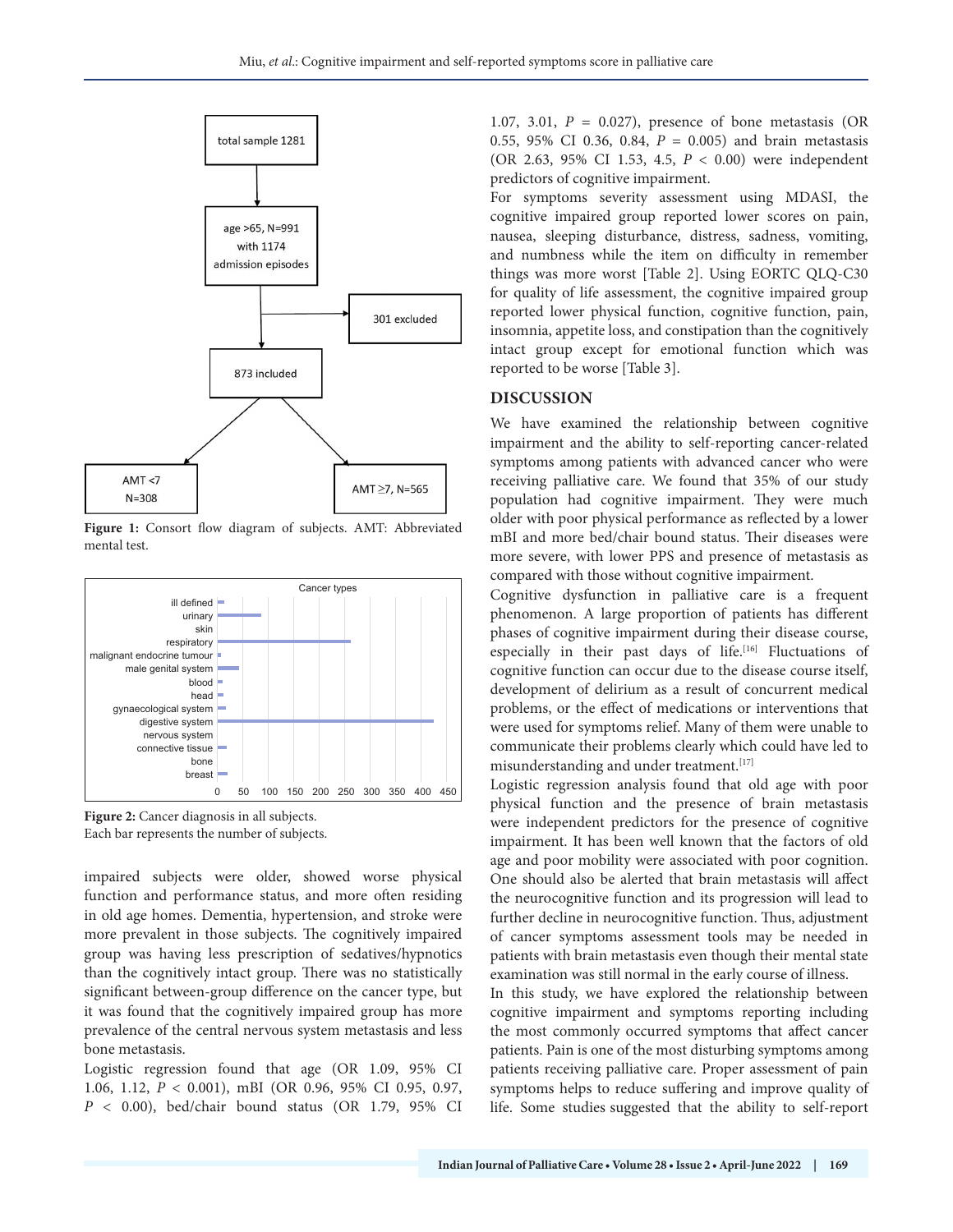| Table 1: Baseline characteristics of cognitive group.                                                                          |                                          |                                        |         |  |  |
|--------------------------------------------------------------------------------------------------------------------------------|------------------------------------------|----------------------------------------|---------|--|--|
|                                                                                                                                | With cognitive impairment<br>$(n = 308)$ | No cognitive impairment<br>$(n = 565)$ | P-value |  |  |
| Age (years)                                                                                                                    | 81.45 (SD 7.3)                           | 77.07 (SD 7.78)                        | < 0.001 |  |  |
| Male sex                                                                                                                       | 182 (59.1%)                              | 358 (63.4%)                            | 0.214   |  |  |
| <b>BMI</b>                                                                                                                     | 19.47 (SD 3.98)                          | 23.32 (SD 8.45)                        | 0.43    |  |  |
| mBI                                                                                                                            | 27.11 (SD 19.33)                         | 46.32 (SD 24.89)                       | < 0.001 |  |  |
| PPS (median)                                                                                                                   | 40                                       | 50                                     | < 0.001 |  |  |
| Length of stay (days)                                                                                                          | 24.86 (SD 34.7)                          | 26.13 (SD 24.53)                       | 0.528   |  |  |
| Mobility                                                                                                                       |                                          |                                        |         |  |  |
| Independent                                                                                                                    | 94 (30.5%)                               | 256 (45.3%)                            | < 0.001 |  |  |
| Walk with aids                                                                                                                 | 130 (42.2%)                              | 235 (41.6%)                            |         |  |  |
| Chair/bed bound                                                                                                                | 84 (27.3%)                               | 74 (13.1%)                             |         |  |  |
| Old age home resident                                                                                                          | 85 (2736%)                               | 79 (14%)                               | < 0.001 |  |  |
| Time since diagnosis of cancer (months)                                                                                        | 17.18 (SD 24.51)                         | 16.7 (SD 21.78)                        | 0.764   |  |  |
| In-patient death                                                                                                               | 210 (68.18%)                             | 349 (61.77%)                           | 0.059   |  |  |
| Development of metastasis                                                                                                      | 236 (23.49%)                             | 466 (82.48%)                           | 0.049   |  |  |
| Brain metastasis                                                                                                               | 41 $(15.6\%)$                            | 52 (11.68%)                            | 0.034   |  |  |
| Bone metastasis                                                                                                                | 64 (27.47%)                              | 156 (35.06%)                           | 0.045   |  |  |
| Liver metastasis                                                                                                               | 90 (38.63%)                              | 179 (40.22%)                           | 0.686   |  |  |
| Lung metastasis                                                                                                                | 103 (44.21%)                             | 219 (49.21%)                           | 0.215   |  |  |
| Medications used                                                                                                               |                                          |                                        |         |  |  |
| Corticosteroid                                                                                                                 | 46 (14.94%)                              | 89 (15.75%)                            | 0.75    |  |  |
| Opioid                                                                                                                         | 196 (63.64%)                             | 395 (69.91%)                           | 0.157   |  |  |
| Non-opioid analgesics                                                                                                          | 225 (73.05%)                             | 406 (71.86%)                           | 0.466   |  |  |
| Sedatives/hypnotics                                                                                                            | 73 (23.7%)                               | 198 (35.04%)                           | 0.001   |  |  |
| Antidepressants                                                                                                                | $17(5.51\%)$                             | 33 (5.84%)                             | 0.393   |  |  |
| Comorbidity                                                                                                                    |                                          |                                        |         |  |  |
| Chronic obstructive airway disease                                                                                             | 20 (6.49%)                               | 43 (7.61%)                             | 0.542   |  |  |
| Heart disease                                                                                                                  | 49 (15.91%)                              | 107 (18.94%)                           | 0.264   |  |  |
| ${\rm DM}$                                                                                                                     | 88 (25.97%)                              | 145 (25.66%)                           | 0.584   |  |  |
| Stroke                                                                                                                         | 62 (20.13%)                              | 47 (8.32%)                             | < 0.001 |  |  |
| Renal disease                                                                                                                  | 15 (4.87%)                               | 18 (3.19%)                             | 0.212   |  |  |
| Liver disease                                                                                                                  | 6(1.95%)                                 | $12(2.12\%)$                           | 0.86    |  |  |
| Dementia                                                                                                                       | 40 (12.99%)                              | 2(0.35%)                               | < 0.001 |  |  |
| <b>HT</b>                                                                                                                      | 179 (58.12%)                             | 274 (48.49%)                           | 0.007   |  |  |
| BMI: Body mass index, mBI: Modified Barthel index, PPS: Palliative performance status, DM: Diabetes mellitus, HT: Hypertension |                                          |                                        |         |  |  |

pain is intact among those with mild-to-moderate cognitive impairment.<sup>[18]</sup> For MDASI, the cognitive impaired group has scored lower on the pain item. Although there were no significant between-group differences using EORTC QLQ-C30 on pain assessment, the pain score was also lower in the cognitive impaired group. The use of a numeric rating scale in MDASI is more sensitive in identifying pain severity while an ordinal scale in EORTC QLQ C-30 is more easily understandable by cognitive dysfunction subjects. A review of pain management for patients who were unable to selfreport found that no reliable tools can adequately reflect their pain feeling.<sup>[19]</sup> Thus, it is suggested that alternative methods should be considered for pain assessment among the cognitively impaired subjects. Facial expression, mood, and social interaction, and verbal behaviour can be used for patients who cannot communicate efficiently or have poor ability to report their pain symptoms.

An interesting finding from our study is that the cognitively impaired group tends to report lower scores in sleep disturbance and distress so that they were prescribed less frequently with sedatives/hypnotics. We cannot identify any reasons for the phenomena of less sleep disturbances and distress reported by the cognitive impairment group with less use of sedatives/hypnotics. It could be the presence of hypoactive delirium which may be overlooked by healthcare workers or non-pharmacological means to deal with distress and agitation work well in our study subjects. Another reason is that since we use self-reported symptoms score, those with cognitive impairment may have less ability to report on the distressing symptoms. This finding is in contrast to a study that cancer patients with poor cognition have more agitation and apathy as a result of pain. This leads to the prescription of sedatives instead of the necessary pain treatment.[20] As a result of this, cancer patients with impaired cognition will be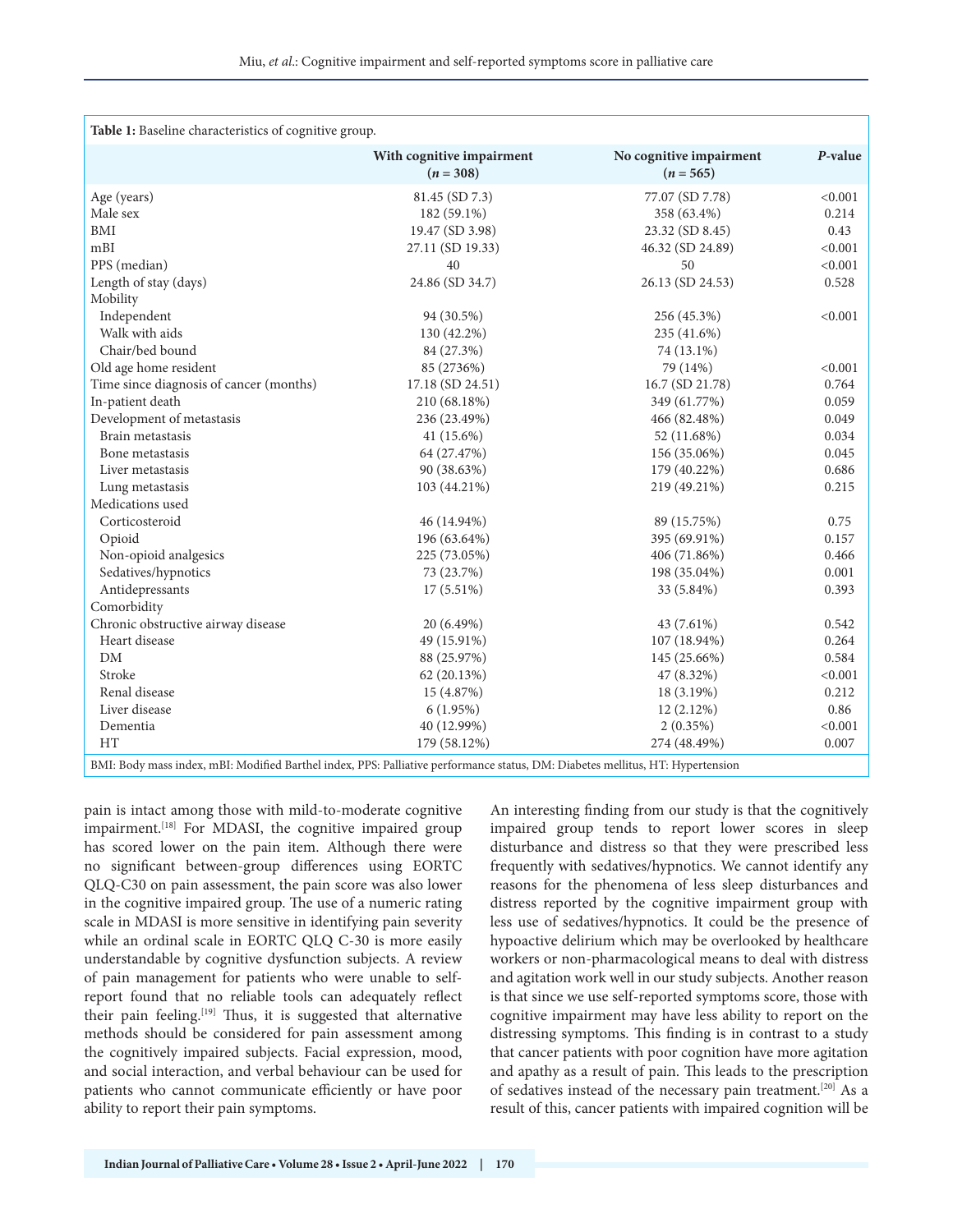| <b>Table 2:</b> MDASI by cognitive status.                                                                                                                                                                                                                                                                         |                                                                                                                                                                                                                                                                      |                                                                                                                                                                                                                                                              |                                                                                                                                                                                |  |  |
|--------------------------------------------------------------------------------------------------------------------------------------------------------------------------------------------------------------------------------------------------------------------------------------------------------------------|----------------------------------------------------------------------------------------------------------------------------------------------------------------------------------------------------------------------------------------------------------------------|--------------------------------------------------------------------------------------------------------------------------------------------------------------------------------------------------------------------------------------------------------------|--------------------------------------------------------------------------------------------------------------------------------------------------------------------------------|--|--|
|                                                                                                                                                                                                                                                                                                                    | With cognitive<br>impairment<br>$(n = 308)$                                                                                                                                                                                                                          | No cognitive<br>impairment<br>$(n = 565)$                                                                                                                                                                                                                    | P-value                                                                                                                                                                        |  |  |
| Pain<br>Fatigue<br>Nausea<br>Sleep disturbance<br><b>Distress</b><br>Shortness of breath<br>Difficulty<br>remembering<br>Poor appetite<br>Drowsiness<br>Dry mouth<br>Sadness<br>Vomiting<br><b>Numbness</b><br>General activity<br>Mood<br>Work<br>Relations with other<br>people<br>Walking<br>Enjoy rest of life | 1.75(2.34)<br>3.11(2.34)<br>0.57(1.23)<br>1.56(1.61)<br>0.75(1.27)<br>1.19(1.82)<br>2.26(2.11)<br>2.48(2.23)<br>2.13(2.16)<br>2.21(2.15)<br>0.77(1.36)<br>0.37(1.04)<br>0.47(1.28)<br>3.8(1.18)<br>1.93(2.19)<br>2.82(3.51)<br>1.41(2.12)<br>4.03(3.66)<br>3.13(3.2) | 2.33(2.66)<br>2.97(2.3)<br>0.92(1.8)<br>2.19(2)<br>1.1(1.16)<br>1.45(2.06)<br>21.14(1.56)<br>2.71(2.11)<br>1.91(2.1)<br>2.36(2.24)<br>1.11(1.61)<br>0.65(1.64)<br>0.79(1.64)<br>4(2.8)<br>2.35(2.64)<br>2.93(3.21)<br>1.43(2.06)<br>4.15(3.66)<br>3.18(2.88) | < 0.001<br>0.407<br>0.001<br>< 0.001<br>< 0.001<br>0.056<br>< 0.001<br>0.165<br>0.129<br>0.342<br>0.001<br>0.003<br>0.001<br>0.359<br>0.017<br>0.66<br>0.851<br>0.621<br>0.833 |  |  |
| Data presented as mean (SD). MDASI: Chinese version of MD Anderson<br>Symptom Inventory                                                                                                                                                                                                                            |                                                                                                                                                                                                                                                                      |                                                                                                                                                                                                                                                              |                                                                                                                                                                                |  |  |

exposed to a greater risk of untreated cancer pain which, in turn, lead to prolonged suffering.<sup>[21]</sup> It is recommended that healthcare professionals should concentrate more on the relief of cancer-related pain and other symptoms regardless of the patient's cognitive status.

Cognitively impaired and dementia subjects have lost their ability of thinking and reasoning. They have a poor expression of their discomfort which will make it very difficult for healthcare providers to provide what is required for them toward their end of life.<sup>[22]</sup> Their declining ability to express themselves their wishes and concerns will thus result in decision making by their family carers. It would be difficult for their carers to determine which type of end-oflife care is the most beneficial for their beloved ones. This, in turn, will lead to a lower quality of death. As in our study, the emotional functioning component in EORTC QLQ C-30 is greater in the cognitive impaired group. It is suggested that they might have more suffering that was unmet during the inpatient management which could lead to poor quality of life and death. It has been suggested by one studythat we should encourage end-of-life discussion among patients and their family which can reduce the anxiety and stress during the bereavement period.[23] The involvement of family carers of cancer patients with dementia plays a central role in decisionmaking, $[24]$  which includes the place of care and modality of treatment. A cross-sectional study showed that there was a

| Table 3: EORTC QLQ C-30 by cognitive status.                                                                                                                                                                                                                                                                    |                                                                                                                                                                                                                                                       |                                                                                                                                                                                                                                                      |                                                                                                                                      |  |  |
|-----------------------------------------------------------------------------------------------------------------------------------------------------------------------------------------------------------------------------------------------------------------------------------------------------------------|-------------------------------------------------------------------------------------------------------------------------------------------------------------------------------------------------------------------------------------------------------|------------------------------------------------------------------------------------------------------------------------------------------------------------------------------------------------------------------------------------------------------|--------------------------------------------------------------------------------------------------------------------------------------|--|--|
|                                                                                                                                                                                                                                                                                                                 | With cognitive<br>impairment<br>$(n = 308)$                                                                                                                                                                                                           | No cognitive<br>impairment<br>$(n = 565)$                                                                                                                                                                                                            | P-value                                                                                                                              |  |  |
| Global health status<br>Physical function<br>Role function<br>Emotional function<br>Cognitive function<br>Social function<br>Fatigue<br>Nausea<br>Pain<br>Dyspnoea<br>Insomnia<br>Appetite loss<br>Constipation<br>Diarrhoea<br>Financial difficulties<br>Data presented as mean (SD). EORTC QLQ C-30: European | 40.23(16.22)<br>20.11 (25.45)<br>29.19 (33.8)<br>90.29 (17.29)<br>65.4 (30.82)<br>59.77 (35.38)<br>51.19 (30.66)<br>10.73(21.16)<br>32.08 (32.79)<br>28.78 (35.57)<br>31.39 (31.33)<br>44.03 (33.66)<br>17.52 (26.54)<br>3.99(15.48)<br>34.71 (34.21) | 41.56 (31.46)<br>28.28 (26.66)<br>30.94 (37.84)<br>87.63 (17.72)<br>78.58 (22.18)<br>63.03 (31.84)<br>47.5(26.25)<br>14.9 (25.89)<br>34.98 (31.55)<br>30.93(34.1)<br>37.84 (28.98)<br>43.69 (33.01)<br>25.43 (62.63)<br>9.63(15.66)<br>30.63 (32.86) | 0.5<br>< 0.001<br>0.519<br>0.037<br>< 0.001<br>0.19<br>0.082<br>0.012<br>0.209<br>0.388<br>0.003<br>0.887<br>0.039<br>0.577<br>0.091 |  |  |
| Organisation for Research and Treatment of Cancer, Quality of Life Core<br>Questionnaire 30                                                                                                                                                                                                                     |                                                                                                                                                                                                                                                       |                                                                                                                                                                                                                                                      |                                                                                                                                      |  |  |

low-to-moderate agreement between carers and dementia patients on the preference of end-of-life treatment.<sup>[25]</sup> Patients with moderate dementia were able to participate in decision-making through shared decision-making with their carers.[26] Thus, medical professionals should help to develop shared decision-making strategies and provide support to enhance the decision-making of carers of cancer patients with dementia. Unfortunately, in our study, 1/4 of our subjects were residing in old age homes. The median AMT among the cognitively impaired group was only 4. This group of severe cognitively impaired cancer patients with a lack of family carers makes the decision-making process difficult. Medical professionals should be encouraged to focus more on pain management and to decide the best treatment option to reduce suffering in this group of patients.

There is a hypothesis that links the association between cognition and pain although the underlying mechanism that relates cognitive impairment with fatigue, anorexia, and constipation is not clear. It is suggested that pain may activate the anterior cingulate cortex, insular cortex, and periaqueductal grey matter which compete with other attention-demanding stimuli, interfere with the expression and activity of certain neuromodulators that affect several regions of the brain which involved in cognition.[27] Dong has identified clusters of symptoms as predictors for physical functioning, role functioning, and social functioning using the EORTC QLQ C-30 scale in advanced cancer patients.<sup>[28]</sup> These may also interfere with cognitive function.

Our study has found that subjects with cognitive impairment have lower physical function and performance status.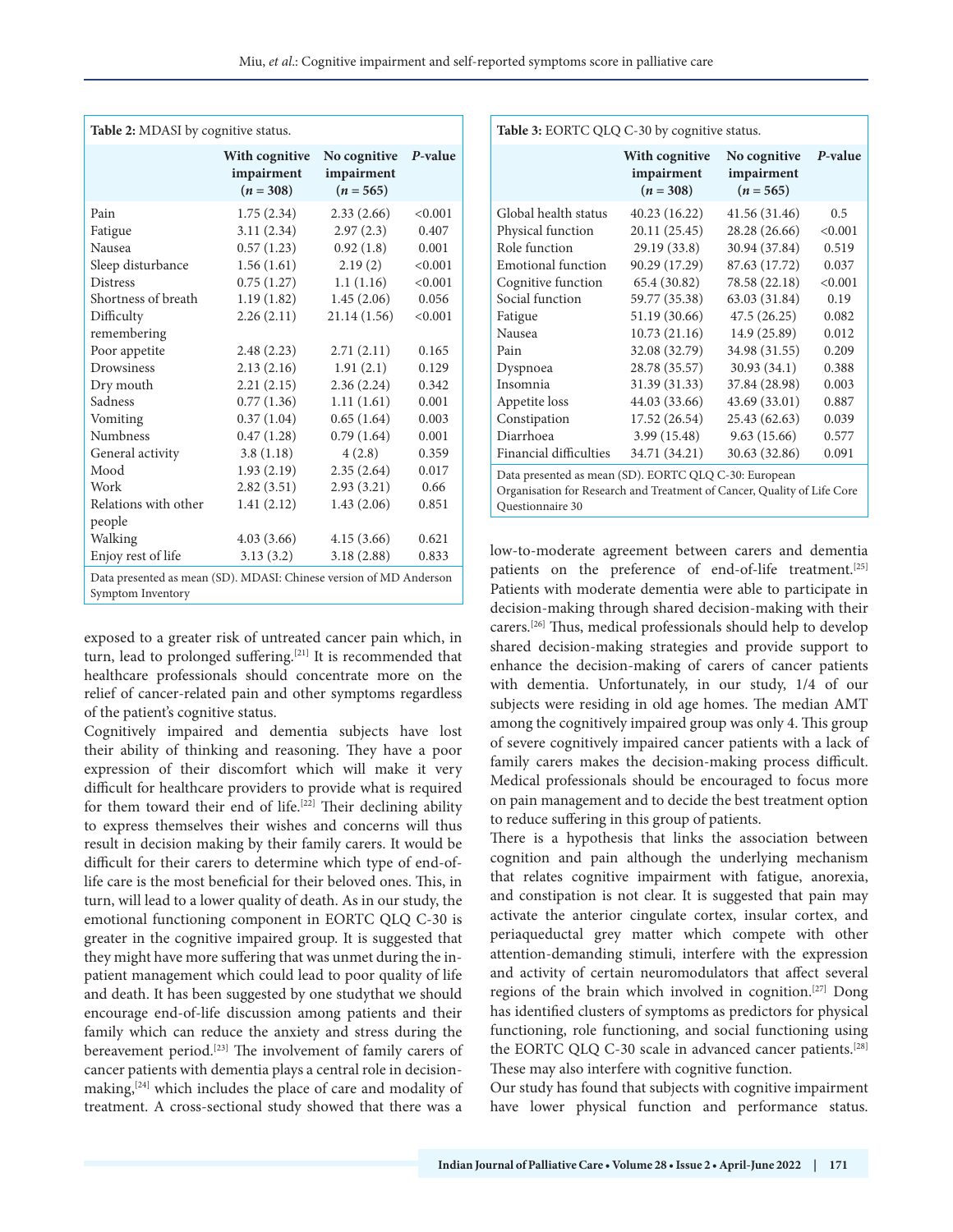Association between cognitive function in cancer patients with physical performance status has been reported. A study comparing cancer patients with a high Karnofsky performance scale (KPS), who were able to perform the normal activity and work with a group of lower KPS, who need assistance for personal care, has demonstrated that those who can carry on the normal activity performed better on sustained attention measurement.<sup>[29]</sup> Furthermore, in a large study that involved more than 2200 patients with cancer, patients with lower KPS (<40) were more likely to have possible or definite cognitive impairment as measured by MMSE.<sup>[6]</sup>

Studies have reported that cognitively impaired patients have a more prolonged functional decline with a greater level of impairment and disability.<sup>[30]</sup> This is in accordance with our study that the cognitively impaired group is more dependent and has a lower level of performance on admission. However, the length of stay and in-patient mortality did not show any significant difference with the normal cognition group. A lower PPS score in patients with cognitive impairment did not translate into a shorter length of stay and higher inpatient mortality. This finding suggested that PPS might not be a satisfactory predictor for prognosis in advanced cancer patients with dementia. We should not rely on PPS for triage of subjects with cognitive impairment for palliative care. In the future, the inclusion of KPS may have added further information for better triage of palliative care.

Among the other commonly assessed symptoms in palliative care, the cognitively impaired group has reported a lower level of nausea, sleep disturbance, distress, feeling of sadness, vomiting, and numbness in the MDASI. This is similar to a recent study that patients with dementia were presented with a lower level of distress for most symptoms, but they have higher level of functional impairment and need more assistance with basic activities of daily living.<sup>[31]</sup> This indicates that dementia patients have less favourable outcomes in physical, psychological, and spiritual problems. These accentuate the problem encountered in detecting and monitoring symptoms in dementia patients whose cognition and communication are deficient.

For the use of drugs in symptoms management, cancer patients with cognitive impairment have less use of opioids than the cognitively intact group. This is similar to a previous study that cancer patients with dementia have received fewer analgesics or opioids for cancer-related pain.[21] This echoed our previous discussion that pain assessment remains a major challenge in palliative care among cognitively impaired patients with poor communication and cognitive ability.

There is no statistically significant difference in the use of corticosteroids among the two groups of patients. A study had shown that there was a lower risk of developing cognitive impairment among patients who were not receiving any steroids.[11] Corticosteroids may have an effect on the brain

that interferes with mental function. This may affect some specific functions of cognition.<sup>[32]</sup> However, in our study, there is no relationship between corticosteroid use and cognitive function. We cannot exclude that some patients with cognitive impairment may have been prescribed corticosteroids in the earlier course of their disease trajectory and hence the effect of corticosteroids on cognition cannot be detected.

Several limitations existed in this study. Cognitive assessment was based on AMT during admission into our palliative care unit. A 1-time brief assessment might not be sensitive enough to detect subtle cognitive impairment and made it difficult to stratify our study population in different stages of cognitive impairment. Patients may develop delirium as a result of the disease itself, medical comorbidities, complications developed during hospitalisation, and the treatment given may have contributed to a low AMT score. Moreover, fluctuation in cognitive function is common. All these can lead to misclassification bias.

For symptoms assessment, some studies supported the use of self-rated quality of life scales in cognitively impaired participants.[33] However, this may not apply to those severe cognitively impaired subjects.[34] During the assessment of symptoms, patients with cognitive impairment might not be able to remember their recent symptoms and thus score falsely low or over rate their quality of life. This reflects the deficiency of self-reported measurements in people who are cognitively impaired with the third-person observation assessment.

Three hundred and one admission episodes were excluded due to inability to communicate or failure to respond to the self-reported symptom questionnaire. This group of subjects may be too ill to participate, too confused, or cognitively severely impaired. Further investigation to explore the symptomatology among them is warranted.

This study reflects the difficulty of assessing patients with cognitive impairment who cannot report what they feel. The influence of cognition on their responses might lead to misunderstanding of the questions asked and being unable to provide the most appropriate answer. Both the MDASI and EORTC QLQ C-30 have been well validated in general palliative care, but they have not been well tested specifically in cognitively impaired subjects. They may underestimate the true needs of this special group of patients. Furthermore, proxy reporting by carers may further lead to the underestimation of distress symptoms. Staffassessed measurements for patient groups that were unable to self-report might be necessary to avoid under-reporting of symptoms.[35]

## **CONCLUSION**

Cognitive impairment is common among elderly cancer patients receiving in-patient palliative care. Patients with